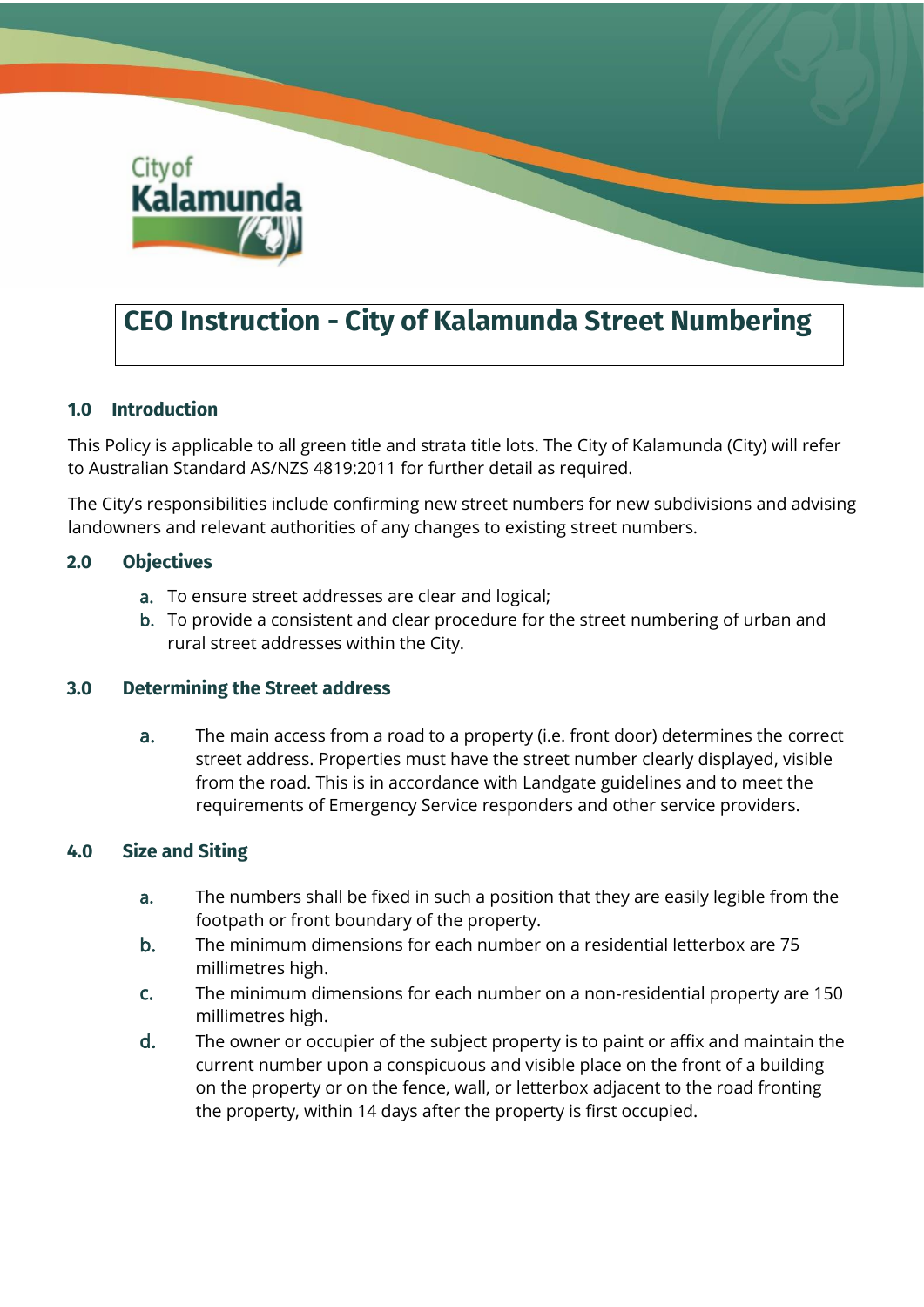

## **5.0 Street Addressing for Subdivisions and Developments**

- a. The start point for street addressing is to commence from the start point of the subject road. The following methods are to be used to determine the start point:
	- i. For roads between two other roads, the start point is to be at the intersection of the road of higher order, in relation to road hierarchy; and
	- ii. For roads of equal order, the start point is the closest to the General Post Office (GPO) Perth; and
	- iii. The start point for cul-de-sac is the entrance to the road.
- b. Street Addressing Patterns:
	- i. Street addresses will be consecutive and where a street address has been allocated to a property, then that address must be used.
	- ii. Odd and even numbers cannot be used on the same side of a road.
	- iii. Odd numbers will generally be located on the left hand side of a road and even numbers on the right hand side, commencing from the start point.
	- iv. Every lot will be allocated a street address, including reserves, schools, public utilities, drainage reserves and the like. Usually one street address will be allocated per lot, but if foreseen by the City additional numbers will be set aside to allow for the development potential of the subject lot;
	- v. All street addresses will be sequential, ranging from the lowest to the highest, for example, 1, 1A, 2, 2A, 3, 4, 5, 6, 7 and so on.
	- vi. If a new subdivision is being developed in stages and the first stage occurs in the middle portion of what will eventually be a continuous road of dwellings or buildings, an estimate will be made of the total number of lots likely to be created along the entire road. This will be aligned with the Residential Design Code provisions for density, and lot frontage widths for properties. An additional allowance beyond this estimate may also be factored in to allow for variations.
- c. Street addresses for subdivisions, amalgamations, survey strata and strata subdivisions will be allocated at the clearance/endorsement of documentation stage. In the case of amalgamations, the City reserves the right to retain any street addresses not used, as it deems appropriate.
- d. Single houses and grouped dwellings may be required to share a street number.
- e. If a property containing a retained existing dwelling/building is redeveloped with an additional dwelling/building at the rear and there is only one street number available, the existing dwelling/building will retain the original street number and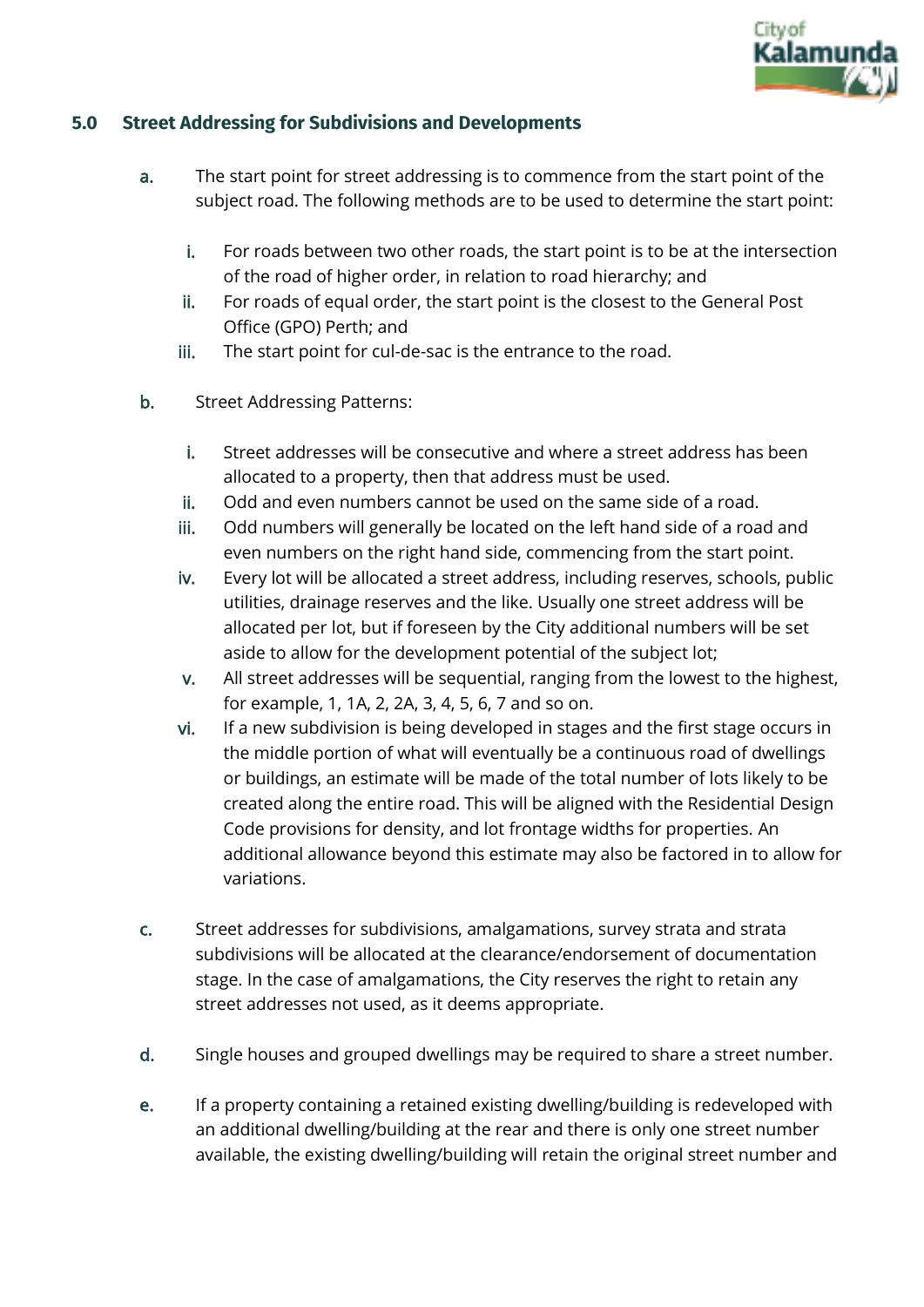

the new dwelling/buildings will be allocated in accordance with Clause 5 b).

- f. If an existing lot is developed and split adjacent to the road in two or more separate lots with direct road frontage, the following provisions will apply:
	- i. Where available, whole street numbers will be allocated and the allocated property numbers will follow the current street numbering pattern; or
	- ii. Where there is only one street number available, the lot closest to the road starting point will retain the original street number and there after numbers with suffixes will run sequentially from that point.
- g. Where there is only one street number available, developments will be allocated suffixes, for example 1A, 1B, 1C, 1D and 1E. Where more than five (5) suffixes are required, they will be allocated with a numeric prefix, for example 1/20, 2/20, 3/20 and so on.
- h. Where there is a mixed-use development (as per the Residential Design Codes of Western Australia), standard street address rules apply.

## **6.0 Changing Street Addresses**

- a. The City of Kalamunda will only consider altering the address of a property in the following circumstances:
	- i. To achieve a logical sequence of street numbering within the street;
	- ii. In response to difficulties associated with the identification of a property;
	- iii. Where the ability remains to accommodate the future allocation of numbers to properties where development potential exists; and
	- iv. Where the change is in accordance with AS/NZS: rural and urban addressing.
- b. Requests to change a street address of a property will be submitted on the relevant application form authorised by the owner and payment of the relevant application fee contained in the City of Kalamunda Schedule of Fees and Charges.
- c. The City of Kalamunda cannot grant a change in street address in the following circumstances:
	- i. The number is considered unlucky, or any superstitious reasons;
	- ii. Religious reasons;
	- iii. Personal preferences;
	- iv. The number is not good for business;
	- v. To improve the good luck of the property;
	- vi. Effect of property value; and/or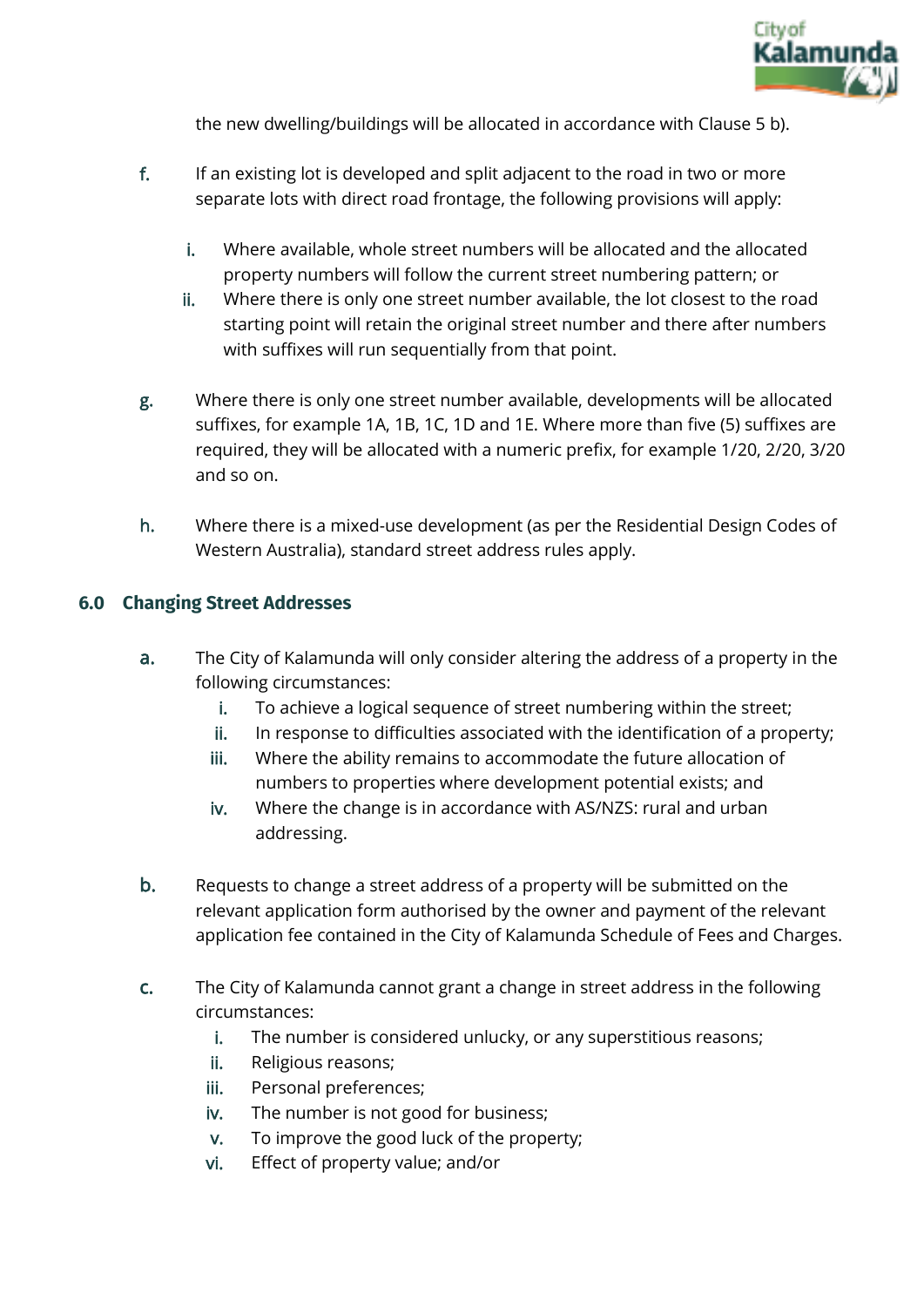

- vii. Is contrary to this CEO Direction.
- d. Unused street numbers which have been set aside for a corner lot, in accordance with clause 5 b), will not be reallocated to the adjoining property as this number may be required for future subdivision.
- e. The City of Kalamunda will only consider reallocating other unused street numbers if the adjacent properties cannot be redeveloped.

## **7.0 Consultation**

- a. The City of Kalamunda will consult with the owners and occupiers of the affected properties where a change in street address is being considered.
- **b.** Consultation is to be in accordance with the City of Kalamunda Local Planning Policy 11 - Public Notification of Planning Proposals and will be undertaken for a fourteen (14) day period.
- **c.** The City of Kalamunda will consider all valid submissions in the determination of the proposed change in street address.

# **8.0 Notification**

- a. Where a change to a street address is approved, the City of Kalamunda will immediately notify Landgate. Landgate will include the new/amended address in the State of Western Australia's Address Database. The following agencies and organisations will also be notified by the City of Kalamunda:
	- i. Landgate;
	- ii. Australia Post;
	- iii. Australian Electoral Commission;
	- iv. Western Australian Electoral Commission;
	- v. Alinta Energy;
	- vi. Department of Fire and Emergency Services (DFES);
	- vii. Telstra; and
	- viii. Water Corporation.

All other advices are the responsibility of the owner.

b. All costs associated with a change of street address are the responsibility of the affected owner(s)/occupiers regardless of whether the requirement is initiated by the owner(s) or the City. This includes but is not limited to the replacement and/or relocation of letterboxes, costs of new numbers etc, alterations to numbers on buildings, replacing/removing painted kerb side numbers, notifications to government agencies, utilities, companies, business contacts, friends and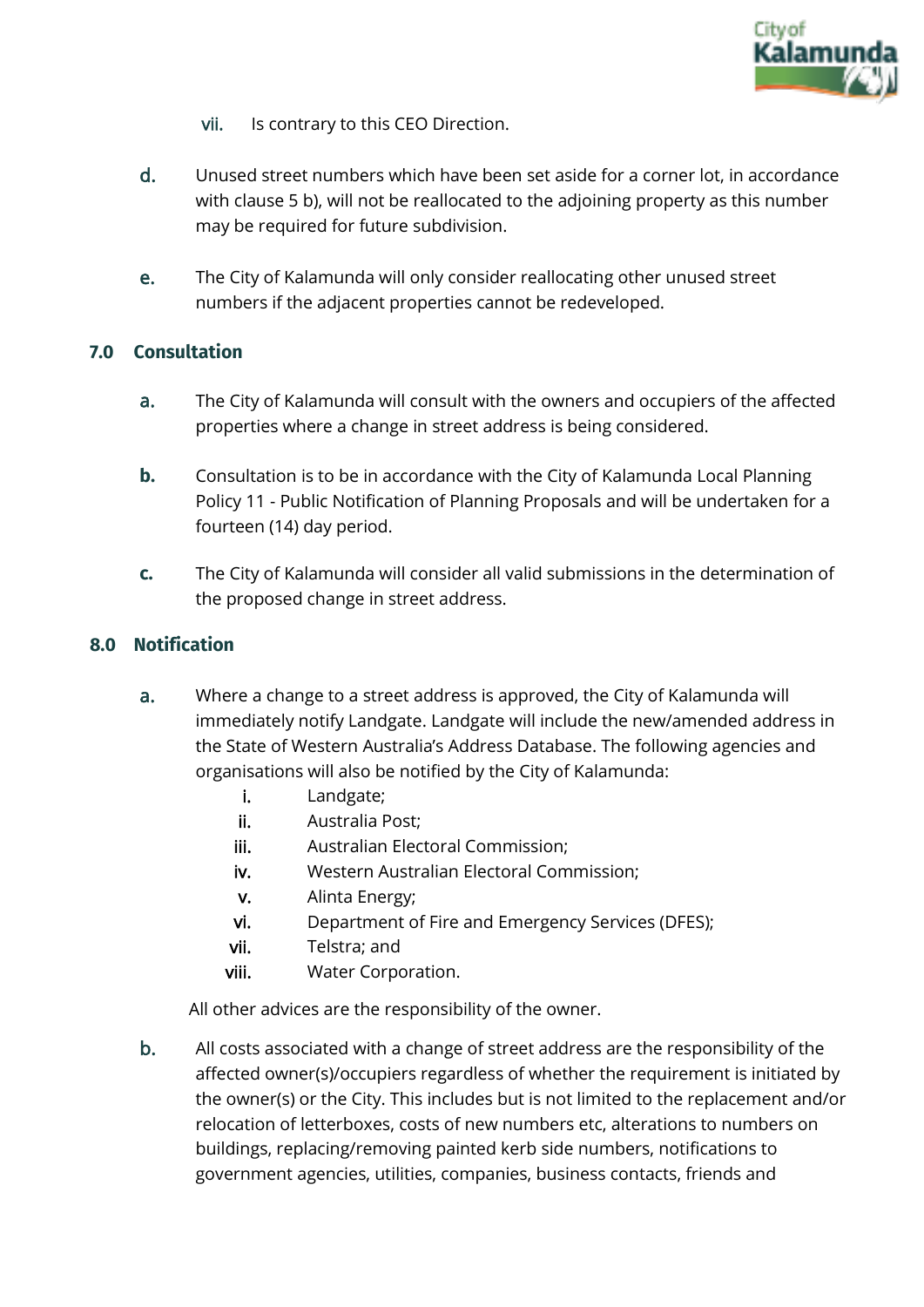

acquaintances etc, alterations to business and personal stationary, advertising costs, and mail re-direction costs.

## **9.0 Waiving of Fees**

The Chief Executive Officer may authorise the waiving of fees for an application for a change of street numbering for a certain period of time.

#### **10.0 Definitions**

"Australian/New Zealand Standard" AS/NZS4819:2011 'Rural and Urban Addressing'

"Number" means a number of the Arabic Numerals system with or without an English alphabetical suffix.

"Occupier" is that same meaning given to it under the Local Government Act 1995.

"Owner" is that same meaning given to it under the Local Government Act 1995.

**"Property"** means the land in the City of Kalamunda and includes houses, buildings, works, reserves, schools, public utilities and structures in or upon the land and includes developed or undeveloped land.

"Road" A place where one may ride, an open way or public passage for vehicles, persons and animals, a roadway forming a means of communication between one place and another.

"Road Hierarchy" means the order of roads and is based on the Western Australian Planning Commission Development Control Policy 2.6. The road hierarchy is as follows, with higher order roads at the top of the list;

- 1. Primary Distributor;
- 2. District Distributor;
- 3. Local Distributor;
- 4. Access Road;
- 5. Lane;
- 6. Access way; and
- 7. Right of Way.

"Street" A public roadway in a town, city or urban area, especially a paved thoroughfare with footpaths and buildings along one or both sides.